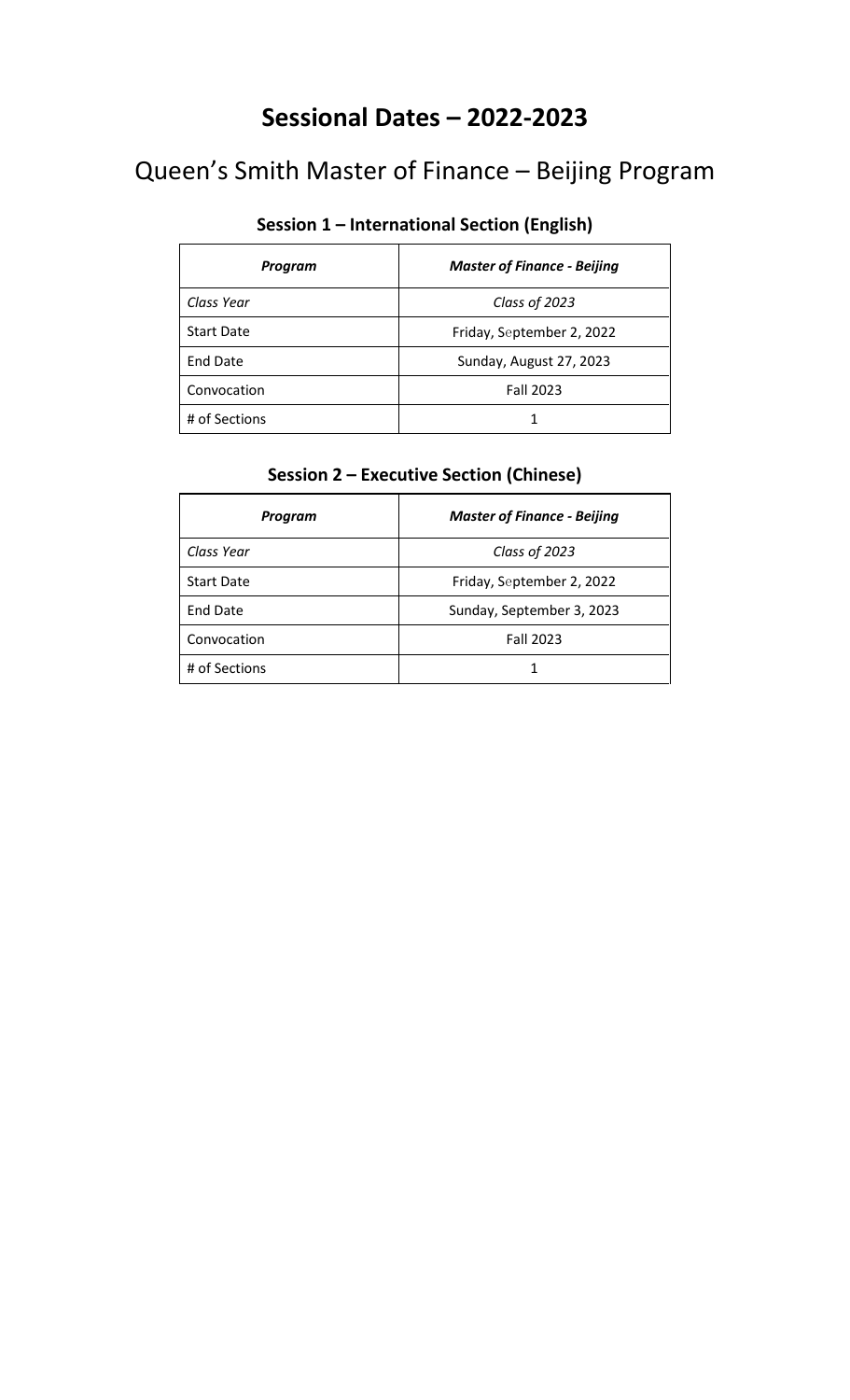# PGPS

#### **Calendar Year of 2022-2023 SESSIONAL DATES**

**Includes:**

**3 executive-format MBA programs: Executive MBA (EMBA), Accelerated MBA (AMBA), Executive MBA Americas (EMBAA)**

**1 Full-Time MBA program (FTMBA)**

**8 professional Masters programs: Master of Finance-Toronto (MFIN), Master of Management Innovation & Entrepreneurship (MMIE), Master of International Business (MIB), Master of Management Analytics (MMA) (June & January start dates), Master of Management Artificial Intelligence (MMAI), Master of Management Analytics Blended (MMA Blended), Master of Financial Innovation & Technology (MFIT), Master of Digital Project Management (MDPM)**

**2 Graduate diplomas: Graduate Diploma in Business (GDB), Graduate Diploma in Accounting (GDA)**

|                | <b>May 2022</b>                                    |  |
|----------------|----------------------------------------------------|--|
|                | <b>SPRING CONVOCATION CLASS OF 2022 (TBD)</b>      |  |
| 1              | Fee Installment due                                |  |
| 1              | <b>Summer Term Begins</b>                          |  |
| 1              | MMA '23 Winter Module 3 starts                     |  |
| $\overline{2}$ | GDA '22 Classes start                              |  |
| $2 - 7$        | GDB '22 Orientation Session/classes start          |  |
| 6              | MBA '23 Module 2 classes end (subject to change)   |  |
| $6 - 14$       | MMA '23 Spring Opening Session - Module 1 starts   |  |
| $9 - 10$       | MBA '23 Module 2 exams (subject to change)         |  |
| 11             | MBA '23 Module 3 classes begin (subject to change) |  |
| 23             | Victoria Day - No Classes                          |  |
| 28             | MMA '23 Blended Module 4 ends                      |  |
| 29             | MMA '23 Blended Module 5 starts                    |  |
| 29             | MMA '23 Winter Module 3 ends                       |  |

| <b>June 2022</b> |                                                    |
|------------------|----------------------------------------------------|
|                  | Fee Installment due                                |
| $4 - 10$         | AMBA '23 Spring Session                            |
| $5 - 10$         | MMA '23 Winter 2 <sup>nd</sup> Residential Session |
| 10               | MBA '23 Module 3 classes end (subject to change)   |
| <b>10</b>        | MMA '23 Spring Module 1 ends                       |
| $10-17$          | MFIN '23 Opening Session/classes start             |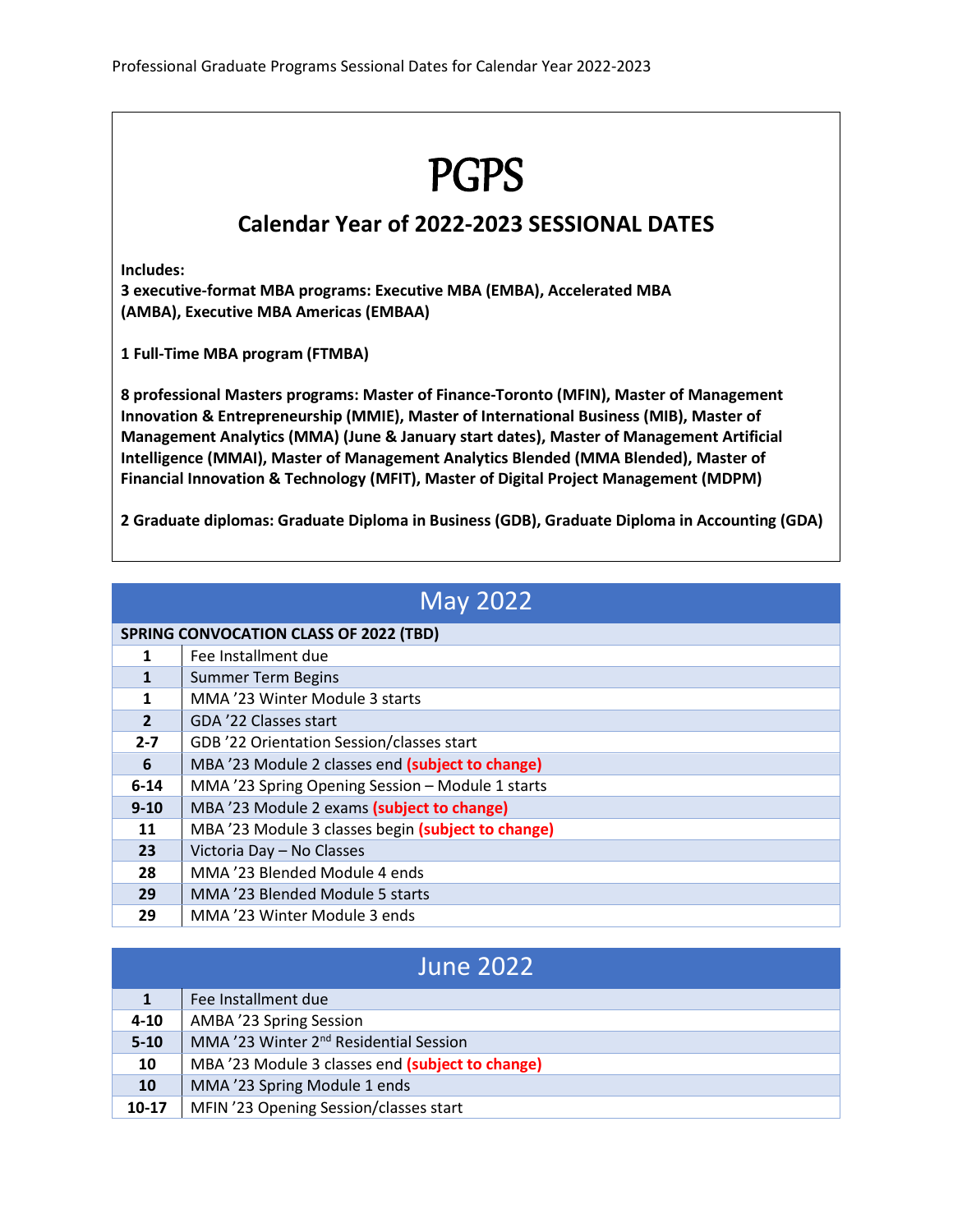| <b>11</b>         | MMA '23 Spring Module 2 starts                                     |
|-------------------|--------------------------------------------------------------------|
| $12 - 16$         | MFIT '23 2 <sup>nd</sup> Residential Session                       |
| $13 - 17$         | MBA '23 Module 3 exams (subject to change)                         |
| 19                | <b>EMBAA</b> '24 Opening Session/classes start (subject to change) |
| $22 \overline{ }$ | MMA '23 Winter Module 4 starts                                     |

# July 2022

| 1              | Fee Installment due                                               |
|----------------|-------------------------------------------------------------------|
| 1              | Canada Day - No classes                                           |
|                | MIB '23 Course Selection begins                                   |
| $\overline{2}$ | MBA '23 Elective course schedule begins (subject to change)       |
| 10             | EMBAA '24 Opening Session ends/classes cont'd (subject to change) |
| 23             | MMA '23 Blended Module 5 ends                                     |
| 26             | GDA '22 Classes end                                               |
| 28             | MMA '23 Spring Module 2 ends                                      |
| 31             | MMA '23 Blended Module 6 starts                                   |
| 31             | MMIE '22 Classes end                                              |

|                         | August 2022                                    |
|-------------------------|------------------------------------------------|
| 1                       | Fee installment due                            |
| 1                       | Civic Holiday - No classes                     |
|                         | MIB '23 Course Selection continues             |
| 1                       | MMIE '23 Program launches/classes start        |
| $6 - 19$                | EMBA '24 Opening Session/classes start         |
| 6                       | MMA '23 Spring Module 3 starts                 |
| $\overline{\mathbf{z}}$ | MMA '23 Winter Module 4 ends                   |
| 11-14                   | MMAI '22 Final Residential Session/classes end |
| $13 - 28$               | MMIE '23 Opening Bootcamp/classes cont'd       |
| 20                      | MMA '23 Winter Module 5 starts                 |
| 26                      | GDB '22 Classes end                            |
| $26 - 31$               | MMAI '23 Opening Session/classes start         |
| 29-31                   | MIB '23 Program Launch                         |

### September 2022

| 1                 | Fee Installment due                                                                    |
|-------------------|----------------------------------------------------------------------------------------|
| 1                 | MMA '23 Spring Module 5 starts                                                         |
| $1-2$             | MMAI '23 Opening Session cont'd/classes cont'd                                         |
| $1-9$             | MIB '23 Program Launch                                                                 |
| 5                 | Labour Day - No Classes                                                                |
| $12 \overline{ }$ | MIB '23 Fall Term Begins - Module 1 starts                                             |
| 18-25             | MDPM '23 Opening Session/classes start (subject to change upon final program approval) |
| 22                | MMA '23 Spring Module 3 ends                                                           |
| 24                | MMA '23 Blended Module 6 ends                                                          |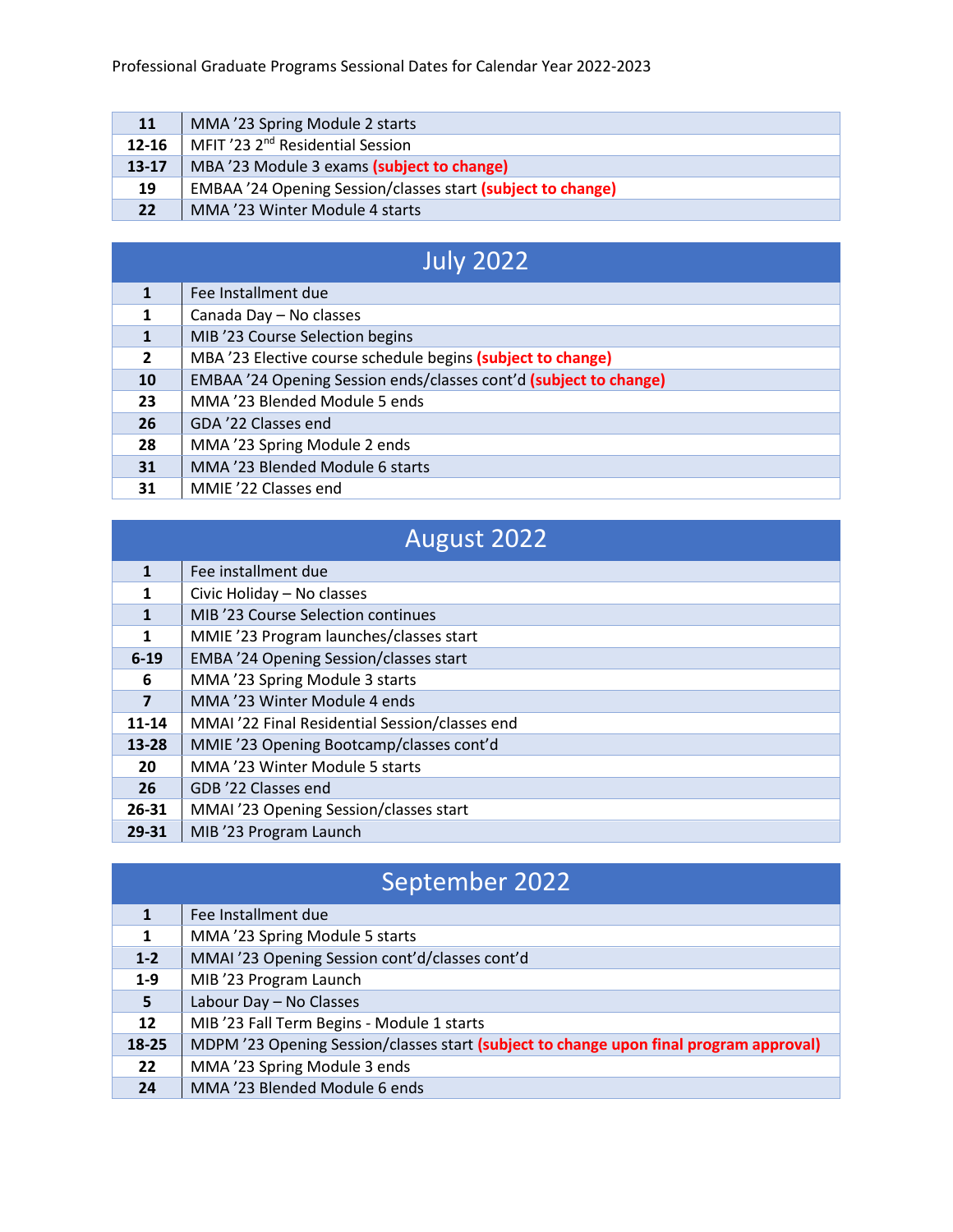| 25           | MMA '23 Blended Module 7 starts                                          |
|--------------|--------------------------------------------------------------------------|
|              |                                                                          |
| October 2022 |                                                                          |
|              |                                                                          |
| $1 - 7$      | MMA '23 Spring October Residential Session                               |
| $2 - 21$     | <b>EMBA '23 International Electives</b>                                  |
| 6            | MMA '23 Winter Module 5 ends                                             |
|              | MIB '23 Module 1 ends                                                    |
| 9            | MDPM '23 Module 1 starts (subject to change upon final program approval) |

- 10 | Thanksgiving Day No classes
- **11** MIB '23 Module 2 starts
- 15 | MMA '23 Spring Module 4 starts
- 15 | MMA '23 Winter Module 6 starts
- 22-31 | EMBA '23 Global Business Project Travel

### November 2022

#### **FALL CONVOCATION CLASS OF 2022 (TBD)**

| 1              | MFIT '24 classes begin (subject to change)        |
|----------------|---------------------------------------------------|
| $\mathbf{1}$   | MFIT '24 Tuition fees due                         |
| $1 - 4$        | EMBA '23 Global Business Project Travel cont'd    |
| $\overline{a}$ | MIB '23 Module 2 ends                             |
| $5 - 12$       | EMBAA '23 Global Business session/classes end     |
| $7 - 11$       | MIB '23 Fall Reading Week - no classes            |
| 11             | Remembrance Day - University Services at 11:00 am |
| 14             | MIB '23 Module 3 starts                           |
| 19             | MMA '23 Blended Module 7 ends                     |
| 19             | EMBA '23 Classes end                              |
| 20             | MMA '23 Blended Module 8 starts                   |
| $20 - 25$      | MFIT '24 Opening Session (subject to change)      |
| 28-30          | MMA '23 Blended Final Residential Session         |
| 30             | MMA '23 Blended Module 9 starts                   |

#### December 2022

|              | Fee installment due                                                    |
|--------------|------------------------------------------------------------------------|
| 1            | MMA '23 Winter Module 6 ends                                           |
| $\mathbf{1}$ | MMA '23 Spring Module 4 ends                                           |
| $1 - 2$      | MMA '23 Blended Final Residential Session/classes cont'd               |
| $3 - 9$      | AMBA '23 Final Session/classes end                                     |
| $3 - 11$     | MMIE '23 Second Bootcamp Session                                       |
| 4            | MDPM '23 Module 1 ends (subject to change upon final program approval) |
| 6            | Commemoration Day - No classes                                         |
| $7 - 10$     | MMA '23 Winter Module 7 classes end                                    |
| $9 - 11$     | MFIN '23 December Residential Session (subject to change)              |
| 12           | MBA '23 classes end (subject to change)                                |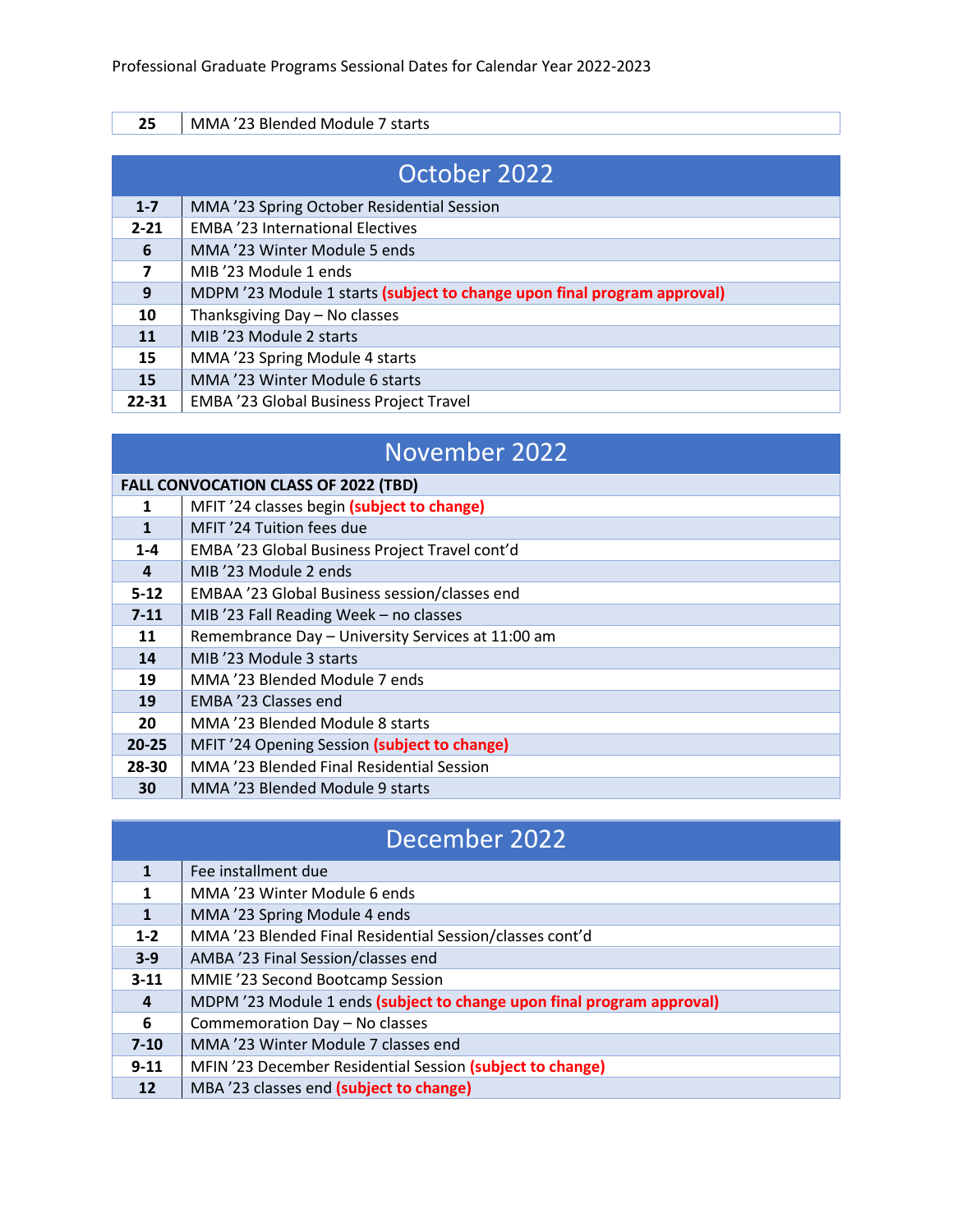| 12-15 | <b>EMBAA</b> '24 December Session (subject to change) |
|-------|-------------------------------------------------------|
| 16    | MIB '23 Fall Term Ends - Module 3 ends                |
| 17    | MFIT '23 classes end                                  |
| 21    | MMA '23 Blended Module 9 ends                         |
| 24    | Christmas Eve - No classes                            |
| 25    | Christmas Day - No classes                            |
| 26    | Boxing Day - No classes                               |
| 30    | MMA '23 Blended Module 8 and classes end              |
| 31    | MFIT '23 Program ends                                 |
| 31    | New Year's Eve - No classes                           |

### January 2023

|                | New Year's Day - No classes                                              |
|----------------|--------------------------------------------------------------------------|
| 1              | Fee installment due                                                      |
| 1              | <b>Winter Term Begins</b>                                                |
| 1              | MMA '24 Blended Module 1 starts (subject to change)                      |
| $\mathbf{1}$   | MDPM '23 Module 2 starts (subject to change upon final program approval) |
| $3 - 15$       | AMBA '24 Opening Session/classes start (subject to change)               |
| $\overline{a}$ | MMA '23 Spring Module 5 starts (subject to change)                       |
| $5-6$          | MIB '23 Exchange Orientation (subject to change)                         |
| 9              | MIB '23 Winter Term Begins - Module 1 starts (subject to change)         |
| $9 - 13$       | MBA '24 Pre MBA (subject to change)                                      |
| $16 - 20$      | MBA '24 Orientation week (subject to change)                             |
| 20-28          | MMA '24 Winter Opening Session/Module 1 starts (subject to change)       |
| 24             | MBA '24 Module 1 classes begin (subject to change)                       |

### February 2023

| $5 - 13$  | EMBA '24 Creativity & Innovation Session (subject to change) |
|-----------|--------------------------------------------------------------|
| 11        | MMA '24 Blended Module 1 ends (subject to change)            |
| 12        | MMA '24 Blended Module 2 starts (subject to change)          |
| 17        | MIB '23 Module 1 ends (subject to change)                    |
| 17        | MMA '24 Winter Module 1 ends (subject to change)             |
| 18        | MMA '24 Winter Module 2 starts (subject to change)           |
| 19        | MMA '23 Spring Module 5 ends (subject to change)             |
| 19-24     | MMA '24 Residential Session (subject to change)              |
| <b>20</b> | Family Day - No classes                                      |
| $20 - 24$ | <b>Winter Reading Week</b>                                   |
| 27        | MIB '23 Module 2 starts (subject to change)                  |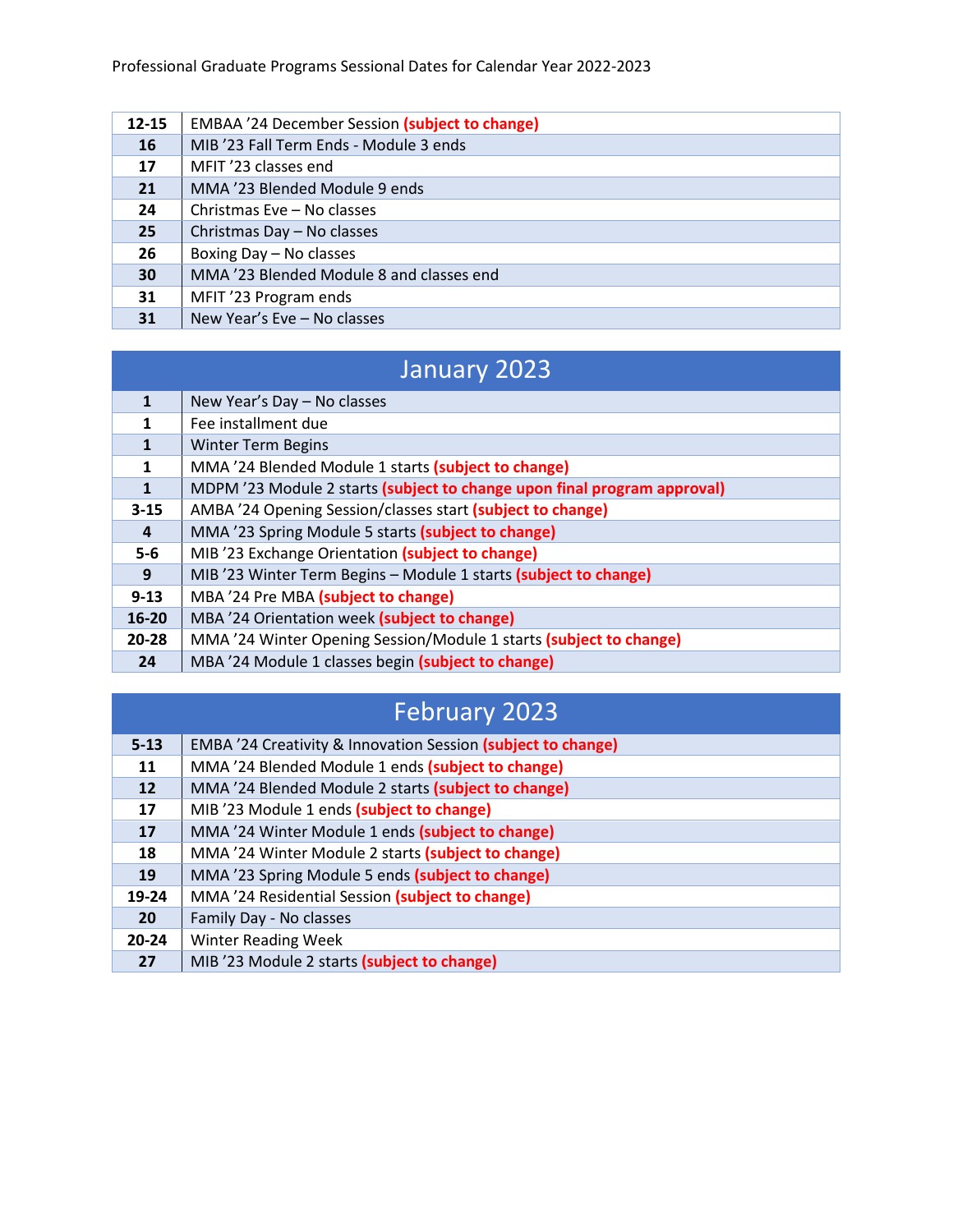| <b>March 2023</b>       |                                                    |
|-------------------------|----------------------------------------------------|
|                         | MMA '23 Spring Module 6 starts (subject to change) |
| 3                       | MMA '24 Module 2 classes end (subject to change)   |
| $\overline{\mathbf{3}}$ | MBA '24 Module 1 classes end (subject to change)   |
| 4                       | MMA '24 Module 3 classes start (subject to change) |
| $6 - 8$                 | MBA '24 Module 1 exams (subject to change)         |
| 13                      | MBA '24 Module 2 classes begin (subject to change) |

# April 2023

| 1              | Fee Installment due                                                      |
|----------------|--------------------------------------------------------------------------|
| $\overline{2}$ | MDPM '23 Module 2 ends (subject to change upon final program approval)   |
| $3 - 6$        | <b>EMBAA</b> '24 April Session (subject to change)                       |
| 6              | MMA '24 Module 2 ends (subject to change)                                |
| $\overline{7}$ | Good Friday - no classes                                                 |
| 7              | MIB '23 Winter Term Ends - Module 2 ends (subject to change)             |
| 14             | MMA '24 Blended Module 3 classes end (subject to change)                 |
| 15             | MMA '24 Blended Module 4 classes start (subject to change)               |
| 15             | MMA '24 Winter Module 3 starts (subject to change)                       |
| 16             | MMA '23 Module 6 ends (subject to change)                                |
| $20 - 23$      | MMA '23 Spring Final Residential Session/classes end (subject to change) |
| 22-30          | MMIE '23 Final Bootcamp (subject to change)                              |
| 30             | MFIN '23 Classes end (subject to change)                                 |

# May 2023

| <b>SPRING CONVOCATION CLASS OF 2023 (TBD)</b> |                                                                          |
|-----------------------------------------------|--------------------------------------------------------------------------|
| 1                                             | Fee Installment Due                                                      |
| 1                                             | Summer Term begins                                                       |
| 1                                             | GDA '23 Classes begin (subject to change)                                |
| $1-6$                                         | GDB '23 Orientation Sessions/classes start (subject to change)           |
| 5                                             | MBA '24 Module 2 classes end (subject to change)                         |
| $\overline{7}$                                | MDPM '23 Module 3 starts (subject to change upon final program approval) |
| $8 - 9$                                       | MBA '24 Module 2 exams (subject to change)                               |
| 10                                            | MBA '24 Module 3 classes begin (subject to change)                       |
| $15 - 13$                                     | MMA '24 Opening Session Module 1 starts (subject to change)              |
| 22                                            | Victoria Day - No classes                                                |
| 26                                            | MMA '24 Blended Module 4 classes end (subject to change)                 |
| 27                                            | MMA '24 Blended Module 5 classes start (subject to change)               |

| <b>June 2023</b> |                                                                        |
|------------------|------------------------------------------------------------------------|
|                  | Fee Installment due                                                    |
| 1                | MMA '24 Winter Module 3 ends (subject to change)                       |
| $3-9$            | AMBA '24 Spring Session/classes cont'd (subject to change)             |
| 4-9              | MMA '24 Winter 2 <sup>nd</sup> Residential Session (subject to change) |